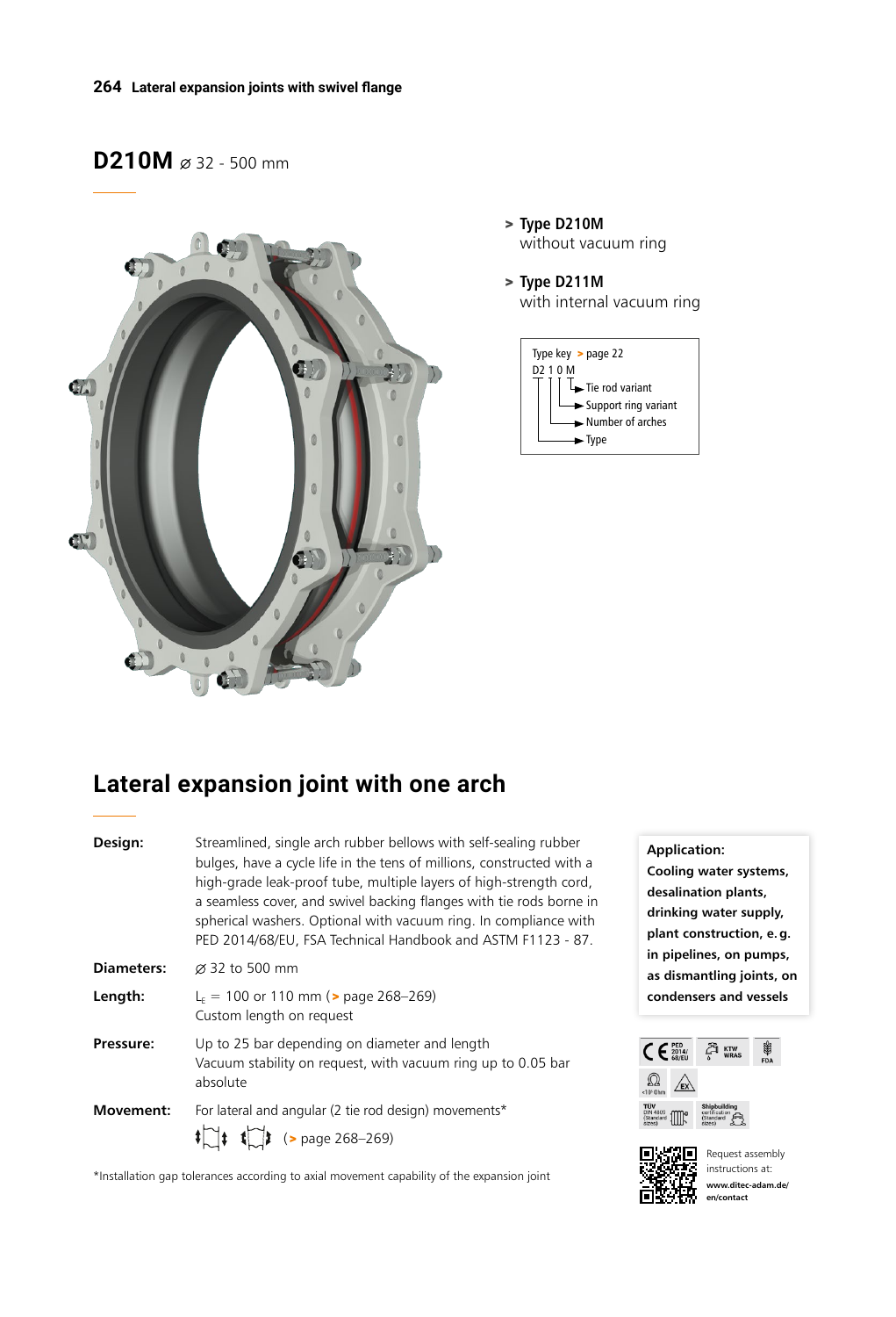

## **Standard Rubber bellows**

| <b>Elastomer</b>  | <b>Fabric</b> | <b>Marking</b> | $\sqrt{\ }$ | <b>Application</b>                                                    |
|-------------------|---------------|----------------|-------------|-----------------------------------------------------------------------|
| EPDM / EPDM       | <b>PFFK</b>   |                | $-40$ +130  | Heating systems acc. 4809, warm- and hot water                        |
| <b>IIR / EPDM</b> | Polyamid      |                | $-40$ +100  | Drinking water, seawater, weak acids and alkalis, weather-resistant   |
| NBR / CR          | Polyamid      |                | $-20$ +90   | Oil, gases, lubricants, natural gas                                   |
| NBR weiß / CR     | Polyamid      |                | $-20$ +90   | Oily and fatty food (in complinance with KTW and FDA)                 |
| CSM / CSM         | Polyamid      |                | $-20$ +100  | Chemicals, corrosive chemical waste, air compressors with oil content |
| IIR / EPDM        | Polyamid      |                | $-40$ +90   | Cold-and warm water, sea water, cooling water, weak acids, alcohol    |

### **Backing flanges**

| Design:              | Single-part integral swivel backing flanges with threaded holes, groove to accommodate the<br>rubber bulges and tie rod holders (tie rod type B, E, C, S) |
|----------------------|-----------------------------------------------------------------------------------------------------------------------------------------------------------|
|                      | Single-part swivel backing flanges with threaded holes, groove to accommodate the rubber<br>bulges and tie rod gusset plates (tie rod type R, K, L)       |
| <b>Flange norms:</b> | DIN, EN, ANSI, AWWA, BS, JIS, special measurements (> page 298)                                                                                           |
| <b>Materials:</b>    | Carbon steel, stainless steel                                                                                                                             |
| Coating:             | Galvanised, yellow-neutralized                                                                                                                            |
|                      |                                                                                                                                                           |

### **Accessories**

|                     | <b>Protective covers:</b> Ground protective shield |  |  |  |
|---------------------|----------------------------------------------------|--|--|--|
|                     | Protective shield or cover                         |  |  |  |
|                     | Fire protective shield (> page 58)                 |  |  |  |
| <b>Flow liners:</b> | Cylindrical flow liner                             |  |  |  |
|                     | Conical flow liner                                 |  |  |  |
|                     | Telescoping flow liner ( $\geq$ page 57)           |  |  |  |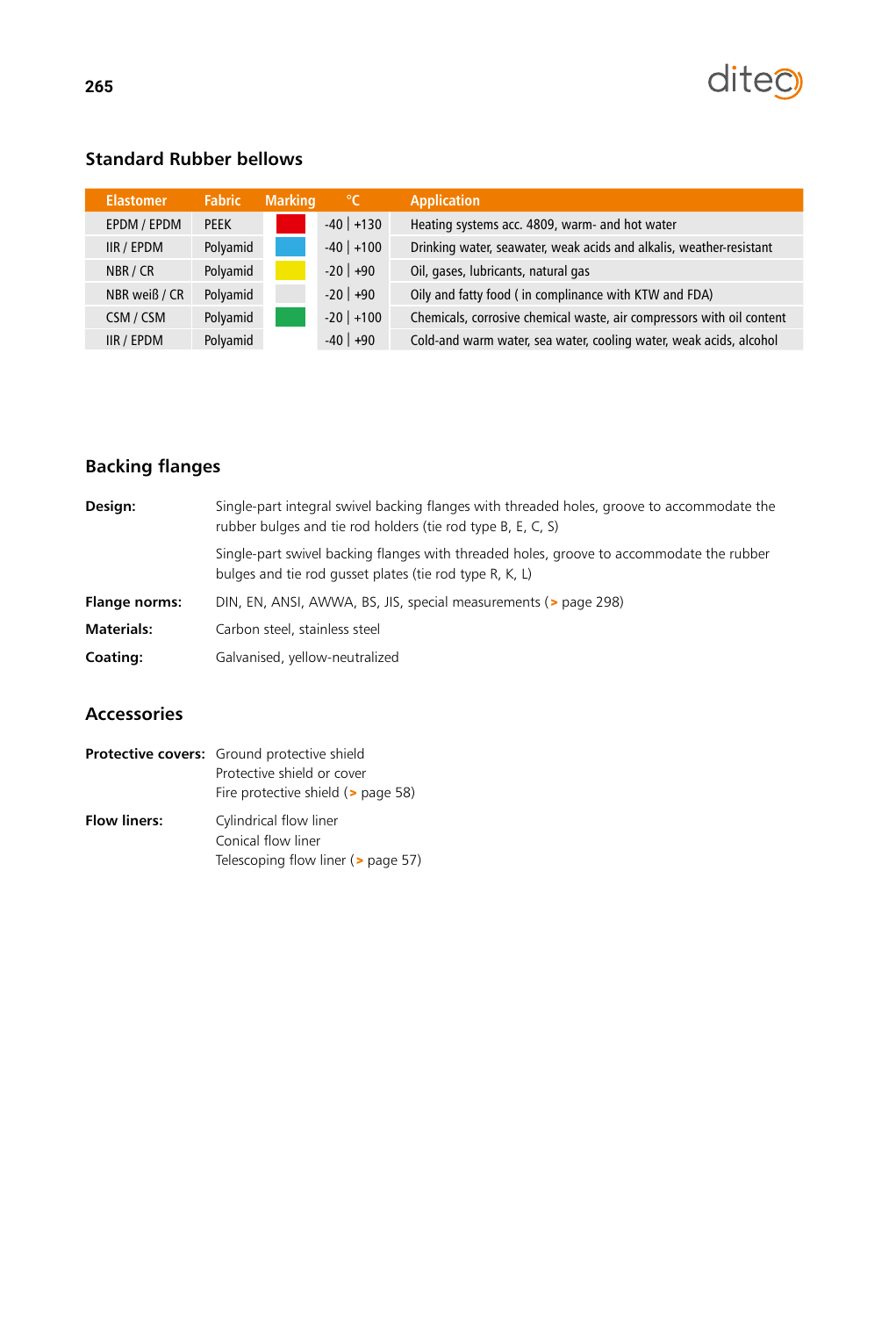#### **266 Lateral expansion joints with swivel flange**

### **Tie rods**



| Design:    | Dimensioning according to design<br>pressure (test pressure) based on the<br>Pressure Equipment Directive  |
|------------|------------------------------------------------------------------------------------------------------------|
| Materials: | Carbon steel<br>Stainless steel                                                                            |
| Coating:   | Spherical washers/ball disks:<br>PTFF coated<br>Tie rods: galvanised, hot-dip<br>galvanised or PTFE-coated |

Example: Type D210C









**Type D210B**

Tie rods mounted outside in rubber bushing to accommodate pressure thrust forces

**Type D210E** Tie rods mounted outside in spherical washers and ball disks to accommodate pressure thrust forces

## **Type D210C** Tie rods mounted outside

in rubber bushing and inside with compression sleeve to accommodate pressure/vacuum thrust forces

#### **Type D210S**

Tie rods mounted outside in spherical washers and ball disks and inside with compression sleeve to accommodate pressure/ vacuum thrust forces







#### **Type D210R**

Gusset plates: Tie rods mounted outside in rubber bushing to accommodate pressure thrust forces

#### **Type D210K**

Gusset plates: Tie rods mounted outside in spherical washers and ball disks to accommodate pressure thrust forces

#### **Type D210L**

Gusset plates:Tie rods mounted outside and inside in spherical washers and ball disks to accommodate pressure/vacuum thrust forces

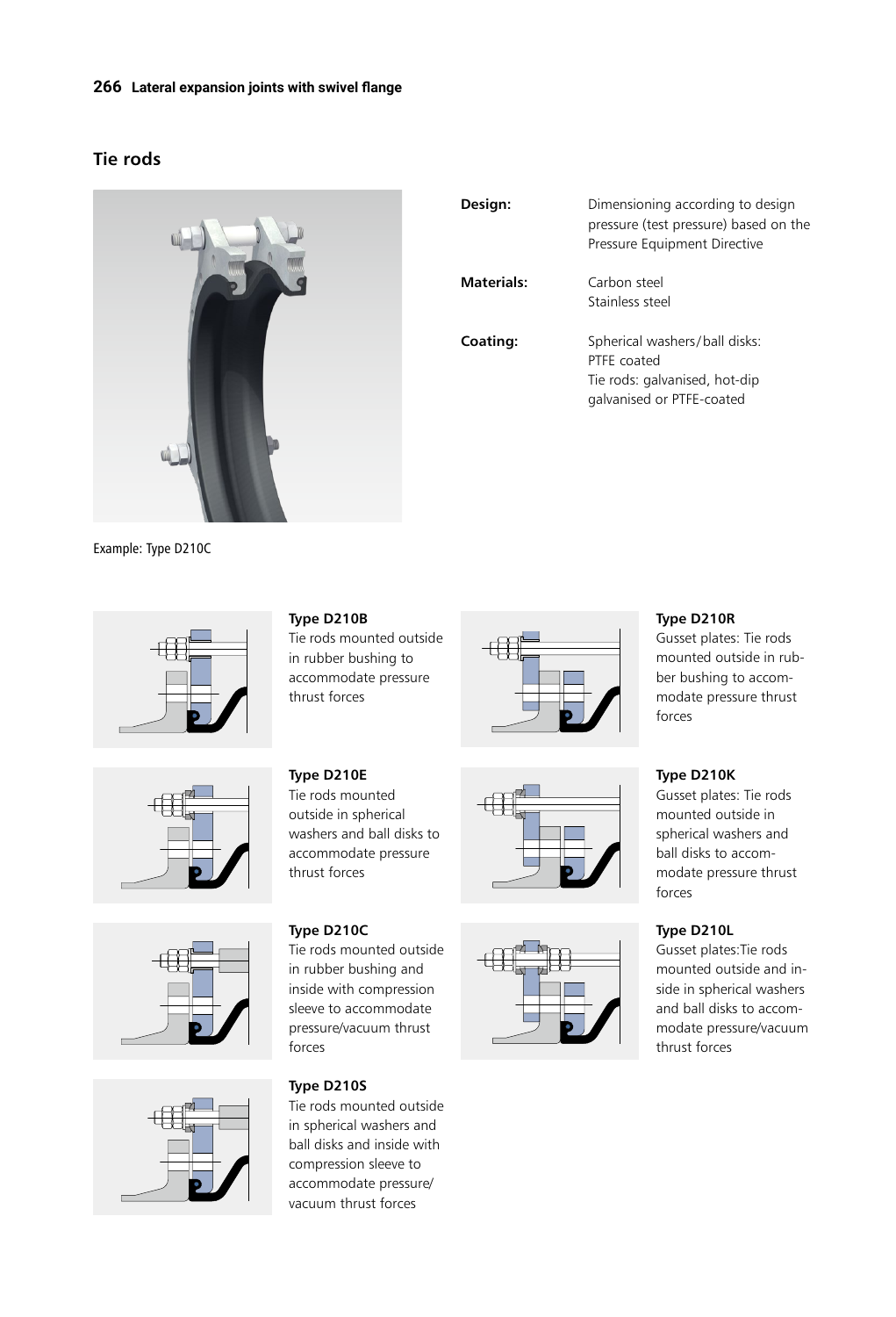

# **Support rings**

| <b>TYPE</b>      | <b>Support ring</b> | <b>Vacuum ring</b>                                       | <b>Pressure</b>                                                                     | <b>Movement</b>      |
|------------------|---------------------|----------------------------------------------------------|-------------------------------------------------------------------------------------|----------------------|
| <b>D210M</b>     |                     | <b>None</b>                                              | Depending on the<br>diameter up to 25 bar,<br>vacuum stability on<br>request        | <b>&gt;</b> page 268 |
| D211M            |                     | Vacuum spiral / ring, medium<br>contact, inside the arch | Depending on the<br>diameter up to 25 bar,<br>for vacuum up to<br>0.05 bar absolute | <b>&gt;</b> page 269 |
| <b>Materials</b> |                     |                                                          |                                                                                     |                      |
| Stainless steel  |                     |                                                          |                                                                                     |                      |

#### **Cross section D210S**

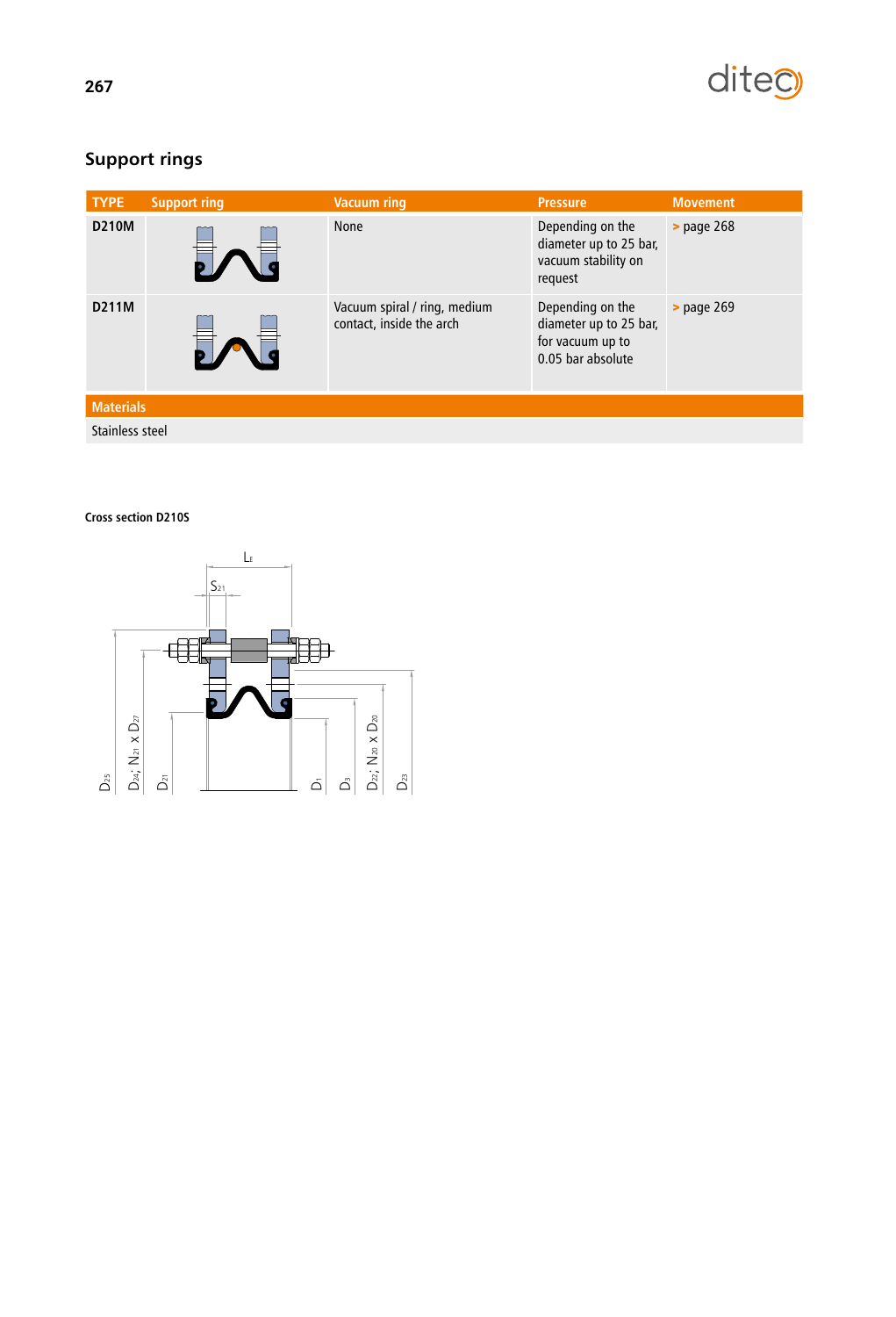

| Installation length $(L_F)$ at design pressure |                             |          |          |                |                 |                            |    |          |                |                 |
|------------------------------------------------|-----------------------------|----------|----------|----------------|-----------------|----------------------------|----|----------|----------------|-----------------|
|                                                | up to 10 bar $L_F = 100$ mm |          |          |                |                 | up to 10 bar $LE = 110$ mm |    |          |                |                 |
|                                                | higher pressures on request |          |          |                |                 |                            |    |          |                |                 |
|                                                |                             | Movement |          |                | A               | Movement<br>A              |    |          |                |                 |
| Ø                                              |                             |          |          |                |                 |                            |    |          |                |                 |
| mm                                             | mm                          | mm       | $\pm$ mm | $\pm^{\circ}$  | cm <sup>2</sup> | mm                         | mm | $\pm$ mm | $+^{\circ}$    | cm <sup>2</sup> |
| 32                                             | 30                          | 20       | 30       | $\overline{0}$ | 18              |                            |    |          |                |                 |
| 40                                             | 30                          | 20       | 30       | $\overline{0}$ | 18              |                            |    |          |                |                 |
| 50                                             | 30                          | 20       | 30       | $\overline{0}$ | 35              |                            |    |          |                |                 |
| 65                                             | 30                          | 20       | 30       | $\Omega$       | 56              |                            |    |          |                |                 |
| 80                                             | 30                          | 20       | 30       | $\Omega$       | 87              |                            |    |          |                |                 |
| 100                                            | 30                          | 20       | 30       | $\overline{0}$ | 130             |                            |    |          |                |                 |
| 125                                            | 30                          | 20       | 30       | $\overline{0}$ | 190             |                            |    |          |                |                 |
| 150                                            | 30                          | 20       | 30       | $\overline{0}$ | 263             |                            |    |          |                |                 |
| 175                                            | 30                          | 20       | 30       | $\overline{0}$ | 334             |                            |    |          |                |                 |
| 200                                            | 30                          | 20       | 30       | $\overline{0}$ | 416             |                            |    |          |                |                 |
| 250                                            | 30                          | 20       | 30       | $\overline{0}$ | 607             |                            |    |          |                |                 |
| 300                                            | 30                          | 20       | 30       | $\overline{0}$ | 830             |                            |    |          |                |                 |
| 350                                            | 30                          | 20       | 30       | $\overline{0}$ | 1,100           |                            |    |          |                |                 |
| 400                                            |                             |          |          |                |                 | 30                         | 20 | 30       | $\overline{0}$ | 1,385           |
| 500                                            |                             |          |          |                |                 | 30                         | 20 | 30       | $\overline{0}$ | 2,091           |

**Standard sizes** 

п

In the event of lateral displacement and simultaneous axial extension (due to installation gap tolerance) the above movements are reduced ( > page 29).

The movement capability of the expansion joints given in the tables is determined for flange dimensions according to DIN PN10. In case of deviating flange dimensions, please contact us.

#### **Customised products available**



Standard rubber expansion joint, D210A

**268**